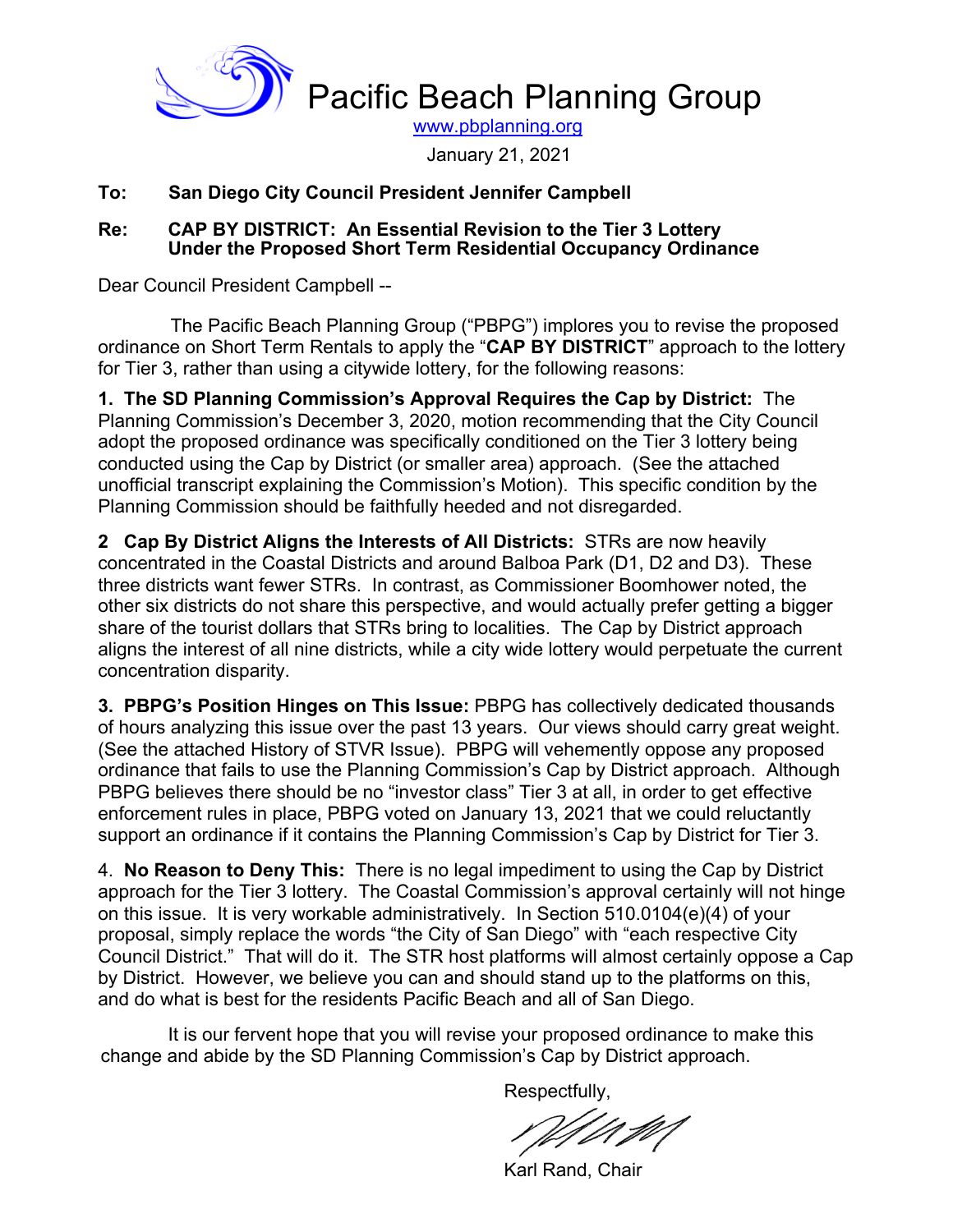# Dividing the STVR Tier 3 Cap Equally by Council District: A Synopsis of the San Diego Planning Commission's Motion Conditionally Approving of the Proposed STR Ordinance

**NOTE:** This is an unofficial transcription of four excerpts from a video of the December 3, 2020 meeting posted on the Planning Commission's website. This unofficial transcription was prepared independently by Karl Rand. It was not requested or approved by the Planning Commission or the City of San Diego. Karl Rand has added emphasis using *underlined italics*. The four video excerpts below do not reflect the entire motion; they focus only on portions of the motion relating to the division of the Tier 3 cap equally among the Council Districts.

## **Excerpt Number 1 -** [Video at 2:07:49 to 2:09:38]

**Commissioner Boomhower:** OK. Then what I'd like to do is move as follows: *Recommend Council adopt the amendments* to the City's Municipal Code and Local Coastal Program to impose a license requirement and operating regulations for short term residential occupancy, including hosting platforms, and repeal regulations for bed and breakfast and boarder lodging, *with the following changes:* 

- Raise the cap rate for Tier 3 to one percent;
- Divide the cap rate for Tier 3 equally to each of the council districts or some *other defined boundary while maintaining the carve out for Mission Beach as proposed in Tier 4;*
- Include a requirement that license holders must provide their permanent address, and that address be used to verify that the short term property, short term vacation rental property address for Tier 1 and Tier 2 licenses match;
- Include noise restrictions and limitations similar to those in the neighborhood commercial zone to enable stricter enforcement of noise and other impacts to quality of life.

*That's* my motion. I am willing to consider friendly amendments to this as we move through the conversation.

**Vice Chair Whalen:** I second for discussion and I do have a few ideas.

**Deputy City Attorney Heather Ferbert:** Commissioner, may I clarify two things: First, can we make the motion subject to legal review please, where *legally permissible, so that we have the opportunity to look into how to divide that cap* equally? I noted that you made that flexible for the Councilmember's office and staff to determine the best way to do that between council districts or otherwise, but can we *also please make that subject to legal review?* 

#### **Councilmember Boomhower: Yes.**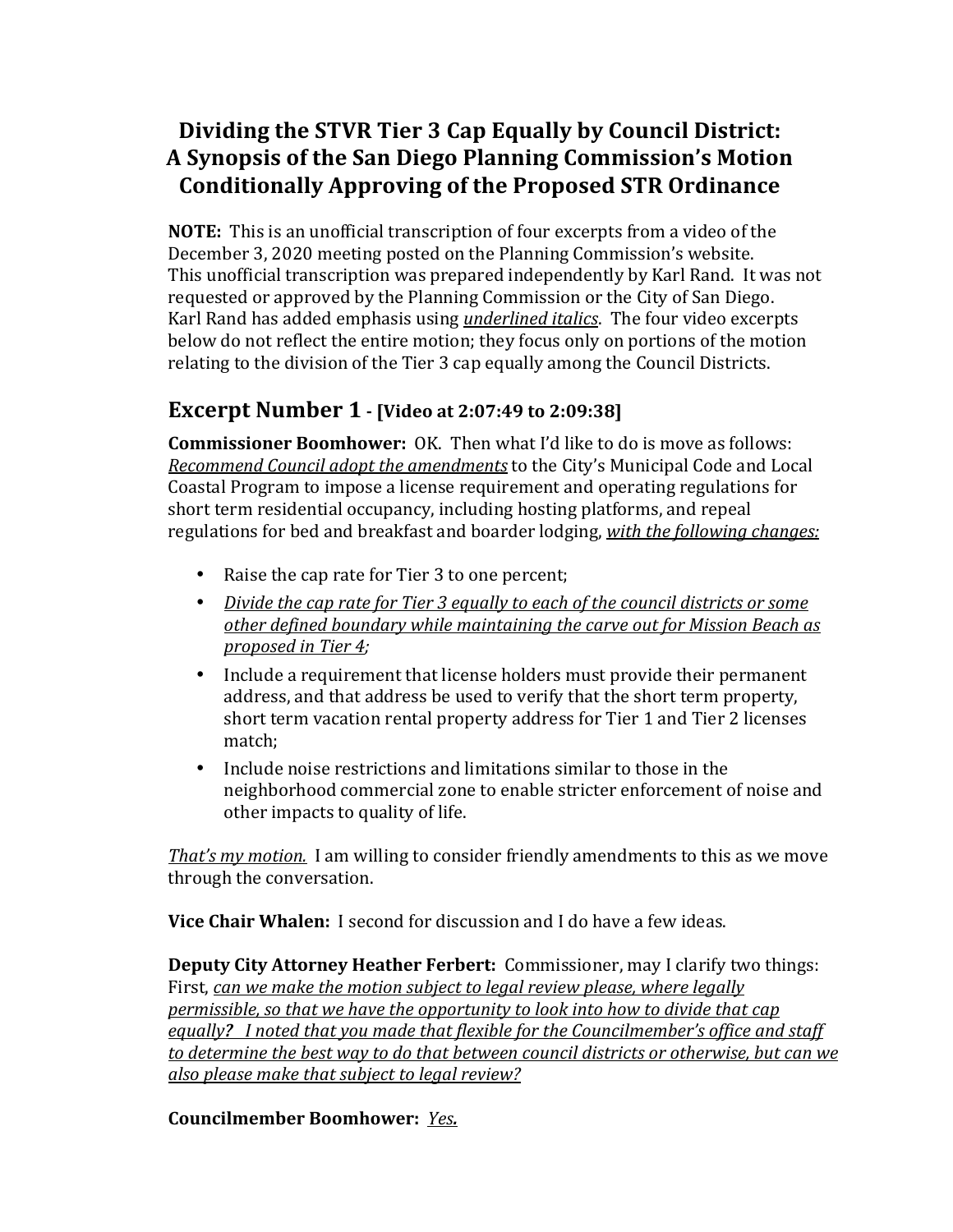# **Excerpt Number 2** [Video at 2:33:16 to 2:33:55]

**Commissioner Moden:** So, I'm totally supportive of the one percent. And back to the lottery system, *this is something I feel really passionate about, and how we can create certain, you know, allotments per neighborhood. I think council district is still too large. You know I don't know if it can be done on a community planning group* basis based off of pro rata share of population, but I think that's really critical. So that's something I really hope we can figure out, and I know that our motion is going to be reviewed by the City Attorney, so I am hoping there could be a way we can figure that out.

## **Excerpt Number 3** [Video at 2:58:14 to 3:00:41]

**Chair Hofman:** ... So I'd like to first of all say I can support the motion, but I do have some questions on the, some of the provisions. And let me start with just one actually. I support everything there except I would like, if *Commissioner Boomhower, would you mind explaining maybe a little more depth the, number two,* dividing the City equally by district. How do you see that working and are we talking about a specific proposal we're giving to the Council on that, or are we asking the Council that we'd like them to consider that?

**Commissioner Boomhower:** Well, I think as Deputy Ferbert mentioned, I tried to build a little flexibility in there because I know that what I am trying to do is one thing, what is going to be possible is another, and there is obviously going to need to be a legal review with this. *But my concern is this: we know that there are certain neighborhoods* in this City that are more popular for Airbnb hosts and [gap] more with short term vacation rental users. But I want to make sure that we're not inadvertently *creating a situation where certain council districts that may be less economically* affluent or politically active or engaged, where we stand on losing out on the ability to *participate in this. And so while I recognize that the lottery process is random by* nature, I want to make sure that *Council* is at least looking at this and giving, having *the ability to consider how we make sure we are distributing the lottery chances equitably across all San Diegans and not just allowing it to be gobbled up by folks that have the good fortune to own property in our coastal beach neighborhoods, and maybe not in other places.* 

**Excerpt Number 4 [Video at 3:10:51 to 3:11:18 - Note: As Chair Whelan** attempted to repeat the entire motion, he asked Commissioner Boomhower to repeat the wording of change number three.

**Commissioner Boomhower:** Um, sure. Before we do that, *lets go back to point two because I think it is important that we note that the motion was to divide the cap rate for Tier 3 equally to each of the council districts or some other defined boundary* while maintaining the carve out for Mission Beach as proposed in Tier 4.

**Chair Hofman:** OK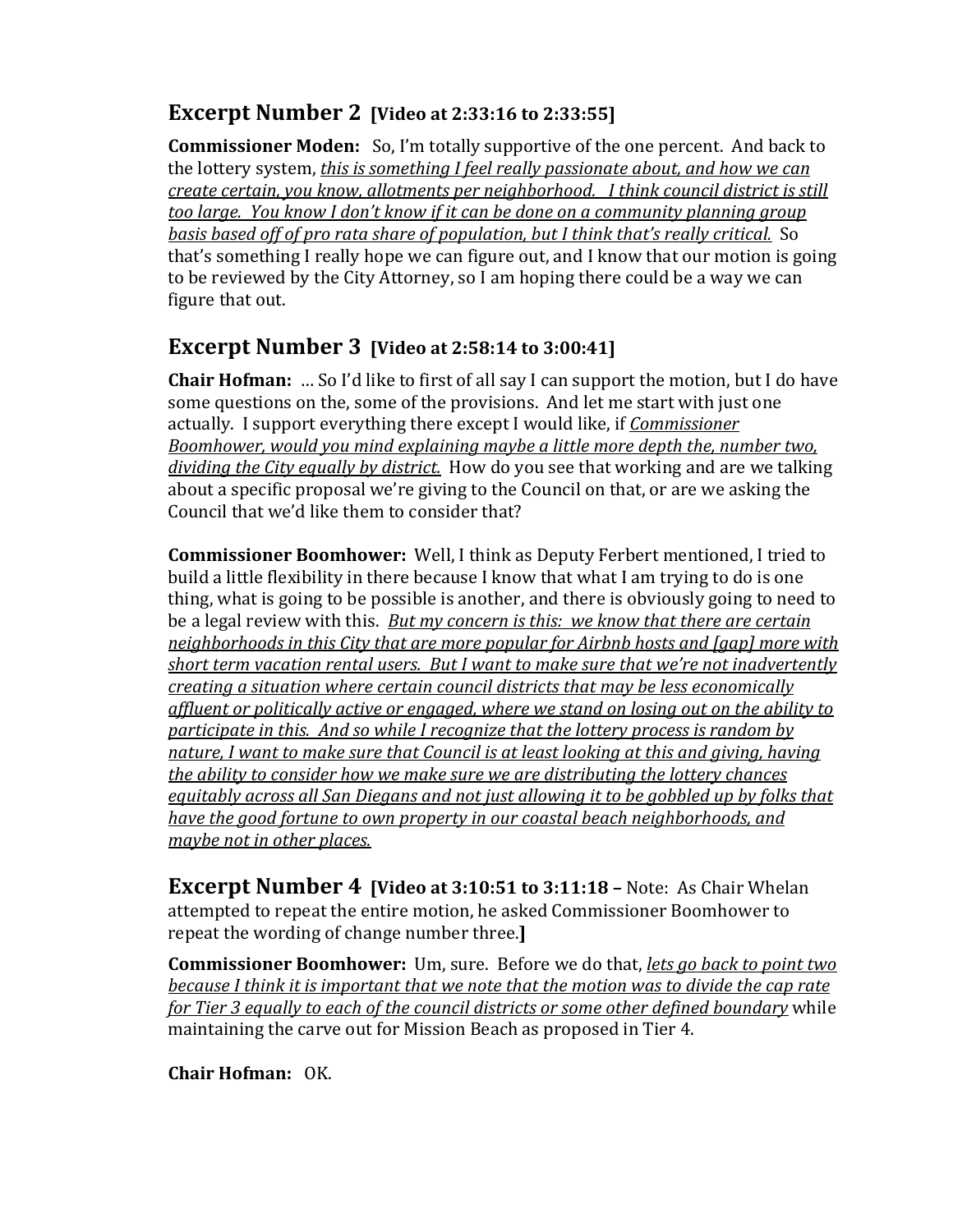# **History of Short Term Vacation Rental Issue and PBPG Positions**

#### **2007**

- May PBPG sends letter to D2 Councilmember Faulconer
	- $\circ$  Requests STVRs be regulated
- Sep City Attorney Aguirre issues Memo
	- $\circ$  Says SD Code is unclear on legality of STVRs

## **2014**

• Nov – PBPG forms STVR subcommittee

## **2015**

- Jan PBPG STVR Subcommittee meets, formulates recommendations
- Mar Special Meeting of PBPG on STVRs
	- o No STVRs in Single Family Residence Zones
	- $\circ$  Restrictions on STVRs in other zones
	- $\circ$  Permit System with specific operating requirements
- Apr -- PB Town Council adopts one PBPG position (STVR ban in SFR zones)
- Mo? -- Save San Diego Neighborhoods formed
	- $\circ$  Supports enforcing existing total ban on STVRs -- No new ordinance

## **2016**

- Mar Henish Pulickal becomes PBPG Chair, Karl Rand becomes CRMS Chair
- All -- Henish & Karl meet with Zapf reps, Coastal Commission, other groups
	- $\circ$  Coalition of planning groups with MB, OB, Peninsula, LJ meets regularly but eventually disbands
- Nov Election of Elliot as City Attorney, Councilmember Bry in D1

## **2017**

- Mar City Attorney Elliot Memo says STVRs are simply illegal
- Mar Mayor Faulconer announces no enforcement until City Council acts
- All vear Henish & Karl continue to work on STVR issues

## **2018**

- Early Zapf announces STVR position = minimum number of days  $(5,7,0r10)$
- Early STVR Community "Working Group" forms -- works with Bry
	- $\circ$  Home sharing and "Primary only"
	- $\circ$  Permit required to operate STVR
	- $\circ$  Detailed rules and enforcement scheme
- Mar Working Group presents to PBPG -- Ann Kerr Bache seeks support
	- $\circ$  SSDN opposes PBPG takes no position
- Jun Mayor Faulconer proposes comprehensive ordinance on STVRs
	- $\circ$  Limit "Hosts" to one STVR plus a primary ("primary +1" misnomer)
	- $\circ$  Permits required, enforcement rules
	- o City Council Vote scheduled for July 16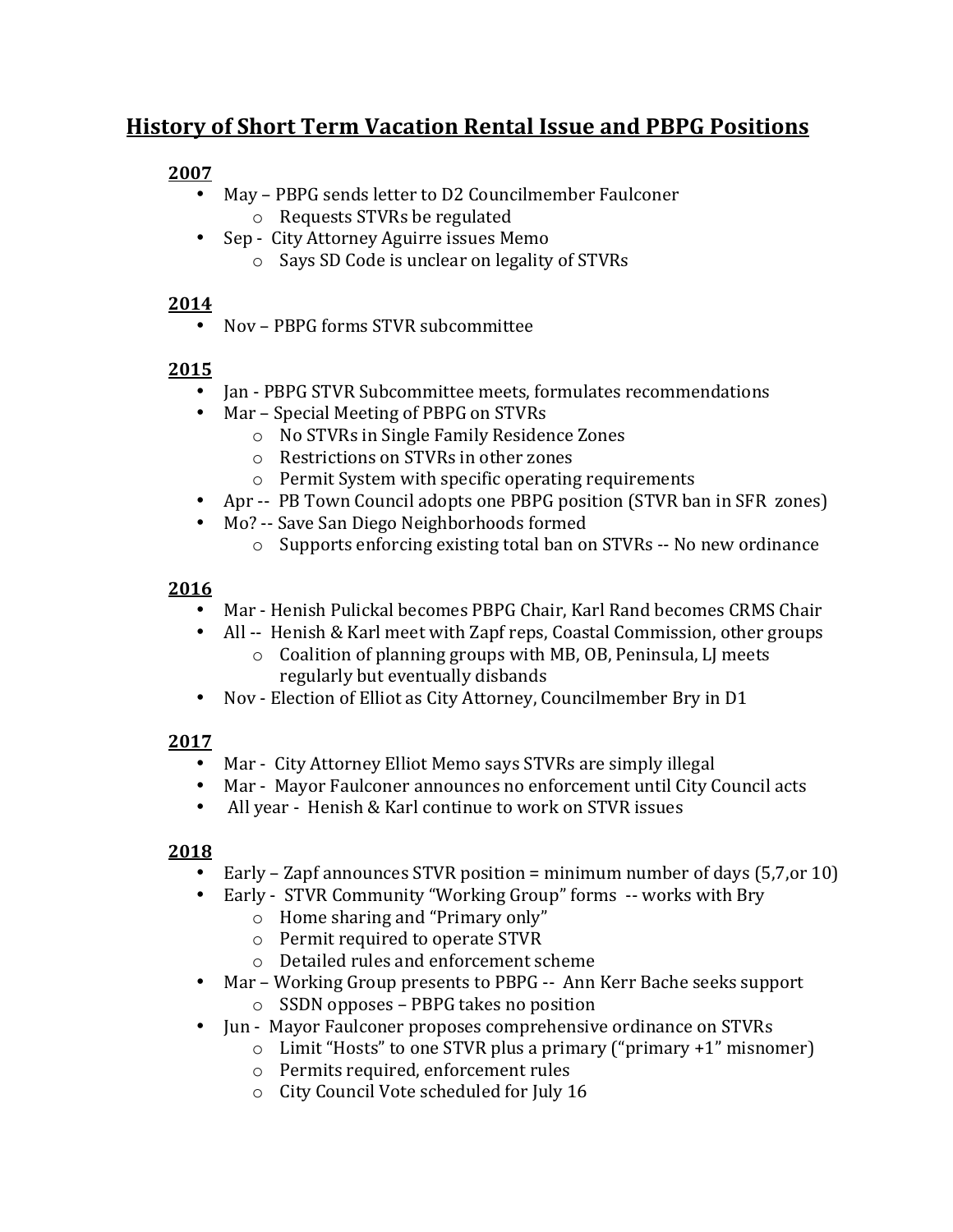#### **2018** Continued

- Jun Bry offers position via proposed "amendments" to Mayor's proposal  $\circ$  Generally reflects Working Group positions
- Jun PBPG meeting considers STVR positions
	- $\circ$  Tom Coat presents Working Group positions to PBPG
	- o Brian Curry presents Save San Diego Neighborhood position
	- $\circ$  Scott Chipman presents his positions and handout
	- $\circ$  PBPG votes (1) to support Working Group positions
	- $\circ$  PBPG votes (2) to support Working Group negotiations going forward
	- $\circ$  PBPG votes (3) against supporting Save San Diego Neighborhoods
- Jun Henish & Karl sign Working Group materials showing PBPG support
	- o Also LJTC, MBTC, OBTC, Clairemont TC, University City TC, Tom Coat and Chris Brewster
- Jul City Council votes against the Mayor's proposal and for Bry's proposals
	- o All day marathon Council session
	- $\circ$  6-3 Vote was very unexpected (Chris Ward changed position)
	- $\circ$  PBPG position prevails!
	- $\circ$  "Carve out" amendment for Mission Beach rejected by Zapf (and Bry)
- Aug VRBO begins petition drive to delay ordinance until 2020 election
	- o Over 30,000 signatures due to misinformation campaign by VRBO
	- $\circ$  VRBO says Mission Beach is key
- Sep VRBO petition had sufficient signatures, so ordinance was put on hold
- Oct City Council voted 8-1 to rescind ordinance
	- $\circ$  Prevents having 2½ years of no regulation of STVRs
	- $\circ$  Rescission allows new ordinance to be introduced in 12 mos (2019)
- Nov Councilmember Campbell elected to replace Zapf in D2

#### **2019**

- Jan Bry announces run for mayor
- Jan MB Town Council leadership changes from Wonacott to Gardiner  $\circ$  Shift to a more pro-STVR position
- Feb AB 1731 introduced in California Assembly
	- $\circ$  Would limit listings to 30 days for each platform (VRBO, AirBnB, +++)
		- o No limits on number of STVRs for owners or hosts
- Jun Mission Beach Town Council votes (94-34) to go above "primary only" up to a 30% Cap with grandfathering of TOT compliant STVR operators.
- Iun Working Group incorporates MB Town Council position for Mission Beach only. Other Working Group positions (primary only) remain unchanged except for refinement of enforcement measures.